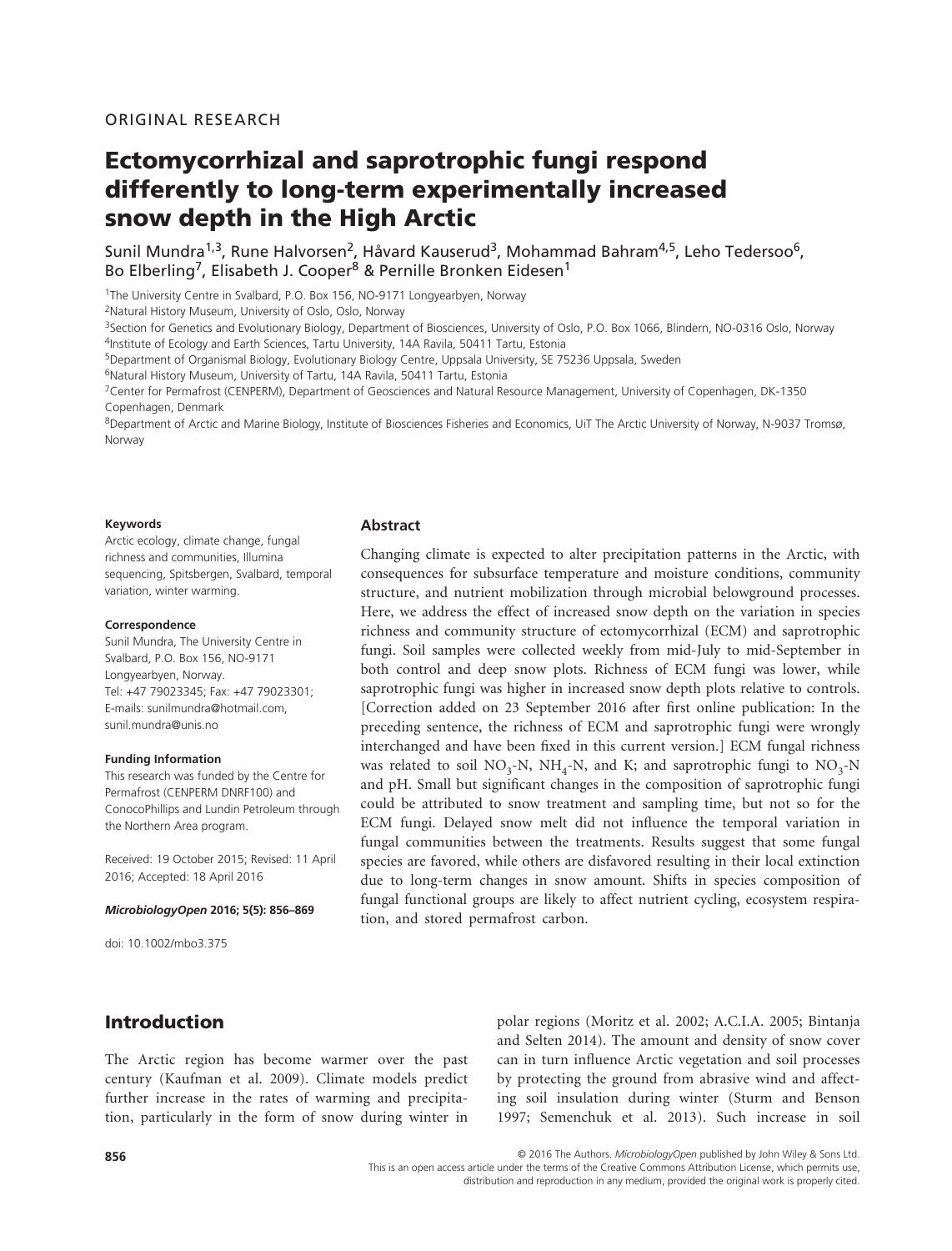temperature will affect the stability of the large carbon (C) pool stored in permafrost soils and nitrogen (N) cycling in moist tundra through elevated microbial metabolic activity (Schimel et al. 2004; Davidson and Janssens 2006; Elberling et al. 2013; Semenchuk et al. 2015). Deeper snow cover may also postpone the onset of spring growth (Cooper 2014). The summed effects of these changes may strongly alter biogeochemical cycling and functioning of the Arctic soil communities (Schimel et al. 2004; Christiansen et al. 2012).

Fungi constitute a major component of the soil microbial community. There are three major fungal functional groups that acquire energy in different ways, namely, parasites, saprotrophs, and mycorrhizal fungi, the two latter of which are especially important for nutrient cycling (Smith and Read 2010). These groups have complementary roles in the cycling of nutrients through soil organic matter (Talbot et al. 2013). Saprotrophic fungi actively decompose organic matter through excretion of a variety of hydrolases, including proteinases, cellulases, and laccases, and thereby increase soil nutrient availability (Baldrian and Valášková 2008). Mycorrhizal fungi assist plants' uptake of nutrients and water from soil and receive C from the host plant in return. Mycorrhizal fungi play a particularly important role in the functioning of Arctic ecosystems, where low water and nutrient availability limit plant growth and productivity (Timling and Taylor 2012). It is estimated that 86% of the N obtained by Arctic plants is via mycorrhizal, notably ectomycorrhizal (ECM), fungi (Hobbie and Hobbie 2006). Nevertheless, our knowledge of the important responses of fungi to ongoing climatic changes in the Arctic is still scarce.

Changes in fungal richness and composition have been found in several summer warming experiments. Clemmensen et al. (2006) and Deslippe et al. (2011) found greater richness and biomass of ECM fungi associated with the arctic-alpine dwarf shrub *Betula nana*, while Morgado et al. (2014) found lower richness of soil ECM communities in moist tundra. Furthermore, warming altered the composition of the root-associated ECM fungal community, promoted development of larger mycelia, and triggered changes in nutrient acquisition and belowground carbon transfer (Deslippe and Simard 2011; Deslippe et al. 2011). The contrasting effects of summer warming experiments on ECM fungal richness complicate predicting the effects of winter warming.

Besides warming, increased winter precipitation in the form of snow may cause delayed snow melt and shorter growing seasons. Such changes may affect fungal richness and composition and fruiting patterns (Kauserud et al. 2010). Temporal variation in ECM fungal community structure has been reported in forest ecosystems (Koide et al. 2007), possibly as a result of delayed growth initiation due to water stress (Coleman et al. 1989), responses to temperature (Tibbett et al. 1998), and nutrient availability (Lilleskov et al. 2002). Recently, Mundra et al. (2015a) also found high spatial heterogeneity in the Arctic fungal communities, both in winter and summer period, possibly due to variation in local microclimatic and topographic conditions, which is a common phenomenon in the Arctic (Washburn 1980). They also reported that spatial heterogeneity affected temporal pattern of fungal richness and communities. Filling the gaps in our knowledge of the temporal dynamics of Arctic ECM fungal communities is important to be able to predict the effects of expected climate change. In particular, it is important to know how delayed snow melt, induced by increased snow depth, affects fine-scale temporal variation in fungal richness and community structure.

In this study, our main aim is to examine (1) how snow depth influences fungal richness and composition in Arctic soils and (2) how snow depth, associated soil and microclimate factors affect the temporal variation in fungi during the growing season. We also explored the response of different functional groups of fungi (ECM and saprotrophic) to alter snow depth. We utilized a snow accumulation experiment established by Cooper and colleagues (Morgner et al. 2010; Cooper et al. 2011) in 2006 in Adventdalen, Svalbard, in which snow fences are used to manipulate snow accumulation and snow distribution patterns.

# Materials and Methods

### Site description and experimental setup

The study was carried out in Adventdalen, a wide river valley on Spitsbergen, the largest island in the High Arctic archipelago Svalbard, Norway (78°10′N, 16°06′E, 40 m asl). The vegetation at the study site was a mesic meadow, dominated by the evergreen dwarf shrubs *Dryas octopetala* and *Cassiope tetragona*, the deciduous dwarf shrub *Salix polaris*, graminoids (mainly *Luzula confusa*, *Alopecurus magellanicus*, and *Carex* spp.), herbs, and mosses. The average annual temperature and total precipitation at Svalbard airport (*ca*. 15 km from the site) were −4.6°C and 199 mm, respectively, for the period of 1981–2010 ([www.eklima.no\)](http://www.eklima.no). For more details about vegetation and environmental conditions at the site, see Cooper et al. (2011) and Morgner et al. (2010).

Cooper et al. (2011) established 12 split plots of paired fence and control treatments in two vegetation types (heath and meadow habitat), covering 2.5 km  $\times$  1.5 km area (see aerial arrangements of fences in Fig. S5). The effects of increased winter snow depth and associated delay of snow melt on fungi were tested by use of an experimental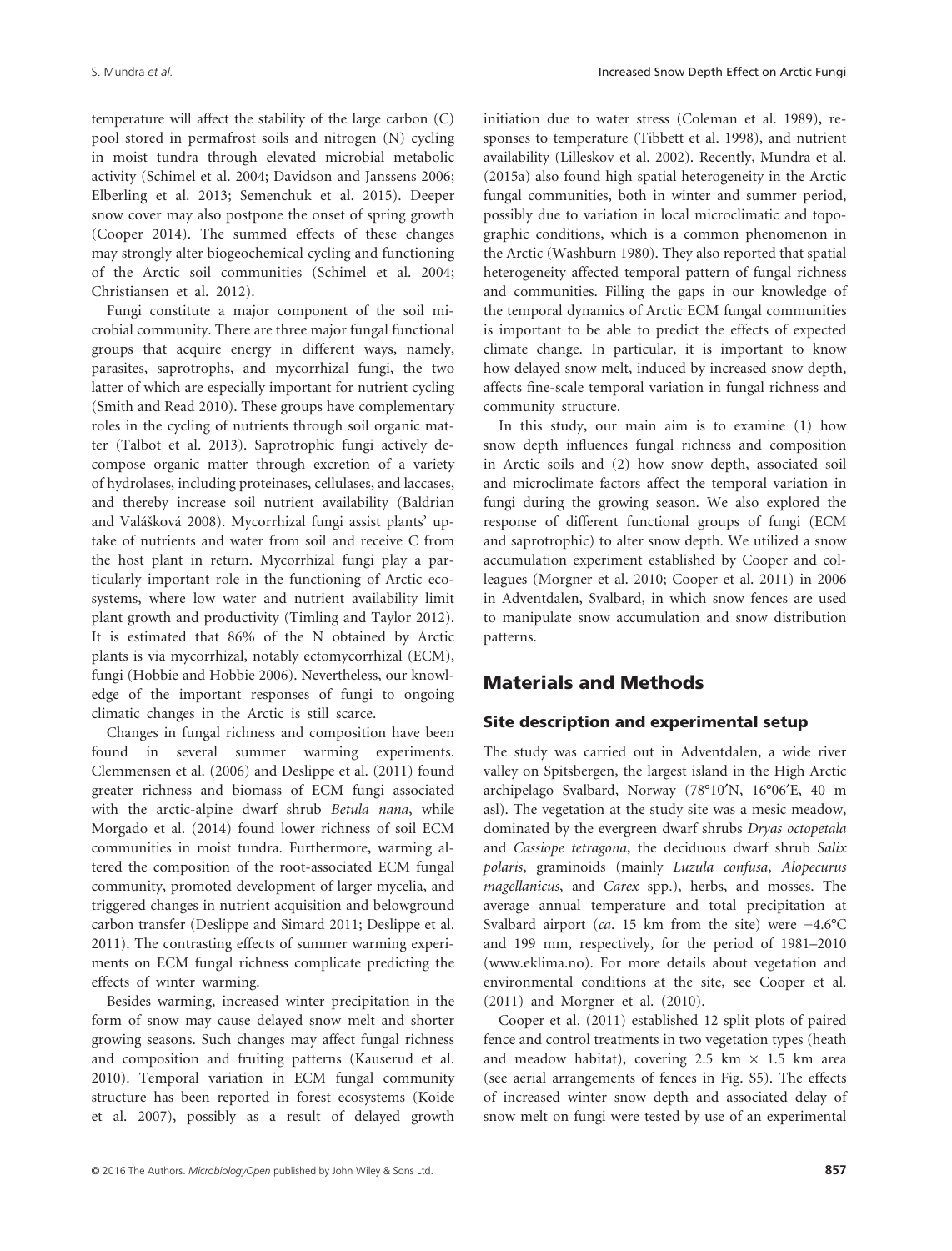setup with six snow fences (C7, C8, C9, D10, D11, and D12; 6-m long and 1.5-m high; located in meadow habitat) each paired with a control area so that the total number of sampling areas was 12 ([fence area + control area]  $\times$  6). The location of individual fence (deep snow) and paired control is referred as "FPC location" throughout the article (i.e., six FPC locations). Snow fences reduce wind speed and cause deposition of wind-transported snow on the lee side. Maximum snow depths of 1.5 m were observed *ca*. 3–12 m behind fences, while the snow depth in control plots was 10–35 cm (Morgner et al. 2010; Cooper et al. 2011). Winter soil temperatures under deep snow areas were overall higher and more stable than in control plots (Semenchuk et al. 2013). In 2012, snow melted (date at which 50% fence area was snow free) on 5th June in the control plots and 19th June in the deep snow plots behind the fences (see Semenchuk et al. 2013, for details about snow melt out date calculations).

### Sample collection and environmental data recording

In each of the 12 sampling areas, a small plot  $(0.5 \times 0.5 \text{ m})$ was established for collection of soil throughout the experiment. Deep snow treatment plots were placed at maximum snow depth behind each fence. One soil sample was collected from each plot weekly from peak growing season until well past plant senescence, in total nine times (20 July, 31 July, 8 August, 16 August, 22 August, 31 August, 7 September, 15 September, and 20 September; year 2012). In total, 108 soil samples were collected. The first sample was taken 45 days and 31 days after snow melt in control and deep snow areas, respectively.

Soil samples were taken by coring, using a steel cylinder 5 cm in diameter. From each core, aboveground plant material (living and litter) was first removed while keeping the structure of the core intact. Thereafter, the soil was divided horizontally into 0–2 and 2–5 cm depth sections, each of which was split vertically into two parts, one for soil chemical and physical analysis and the other for DNA extraction. The latter was stored at −20°C until DNA extraction. In this article, we used the soil chemistry (pH,  $NO_3-N$ ,  $NH_4-N$ , total organic nitrogen "TON," total organic carbon "TOC," and potassium "K") and water content data for each core section, published in Semenchuk et al. (2015).

Samples from the two depth sections were combined before the final analyses. This was motivated by (1) studies of forest systems failing to detect depth-specific variation in fungal community structure in the 0–20 cm depth interval (Tedersoo et al. 2006; Talbot et al. 2014); (2) analyses of soil chemistry by Semenchuk et al. (2015) revealing no differences between the 0–2 and 2–5 cm depth intervals; and (3) a global nonmetric multidimensional scaling (GNMDS) ordination analysis of fungal species composition in a dataset consisting of all samples from the 0–2 cm, and a subset of samples from 2 to 5 cm depth (alternate sampling dates), in which no effect of sampling depth was detected (Table S7).

Daily weather data (precipitation, air temperature, and cloud cover) for the meteorological station at Svalbard airport were obtained from [www.eklima.no](http://www.eklima.no). Averages of air temperature, cloud cover, and cumulative precipitation over the 7-day period prior to each sampling date were used in the analyses (Table S1).

#### DNA extraction and Illumina sequencing

Total soil genomic DNA was extracted from soil using the PowerSoil® DNA Isolation Kit (MO BIO Laboratories, Carlsbad, CA), according to the manufacturer's protocol. One negative extraction control was run in parallel with DNA extraction from samples, and used in sequencing. At the final step, DNA was eluted in 60 *μ*L of elution buffer. For the 25 *μ*L PCR reaction, 4 *μ*L of DNA extract, 11.93 *μ*L of MQ water, 2.50 *μ*L of 10x Dreamtaq buffer, 2.50 *μ*L dNTP's (2.5 mmol/L of each nucleotide), 1.25 *μ*L of reverse and forward primers (10 *μ*mol/L), 1.25 *μ*L BSA (10 *μ*g/*μ*L), and 0.33 *μ*L Dreamtaq polymerase (5U/*μ*L) were used. Modified forward primers fITS7a (Ihrmark et al. 2012) ("A" is inserted instead of "R" at position 5) and reverse primer ITS4 (White et al. 1990) were used to amplify the ITS2 region of the nuclear ribosomal rDNA repeat, using the following PCR conditions: 95°C for 2 min, then 24 cycles of 95°C for 30 sec, 55°C for 30 sec, and 72°C for 1 min, ending with 72°C for 30 min. To increase the multiplexing of the samples, a two base pair (bp) tag was attached at the 5′ end of both forward and reverse primers. Illumina sequencing introduces sequence-specific error due to phasing caused by specific sequence patterns (Nakamura et al. 2011). Therefore, sample-specific multiplex identification DNA tags (MIDs) of varying size (4–8) were designed to correct this bias to some extent. These MIDs were attached at both ends of the Illumina-specific adapter. One end (5′) of the adapter was phosphorylated and at the other end  $(3')$  a "T" base was overhanged, to anneal with "A" overhanged on the PCR-amplified product. Solid-phase reversible immobilization (SPRI) beads were used for the purification of amplified PCR products. Paired-end (PE) adapters oligo mix were ligated to the fragments using T4 DNA ligase (New England Biolabs Ipswich, Massachusetts, USA). To cut "ideoxyU," located at the center of the Illumina adapter, 1 *μ*L USER enzyme (New England BioLabs) was used. QPCR was used for library quantification to find the optimal end point (low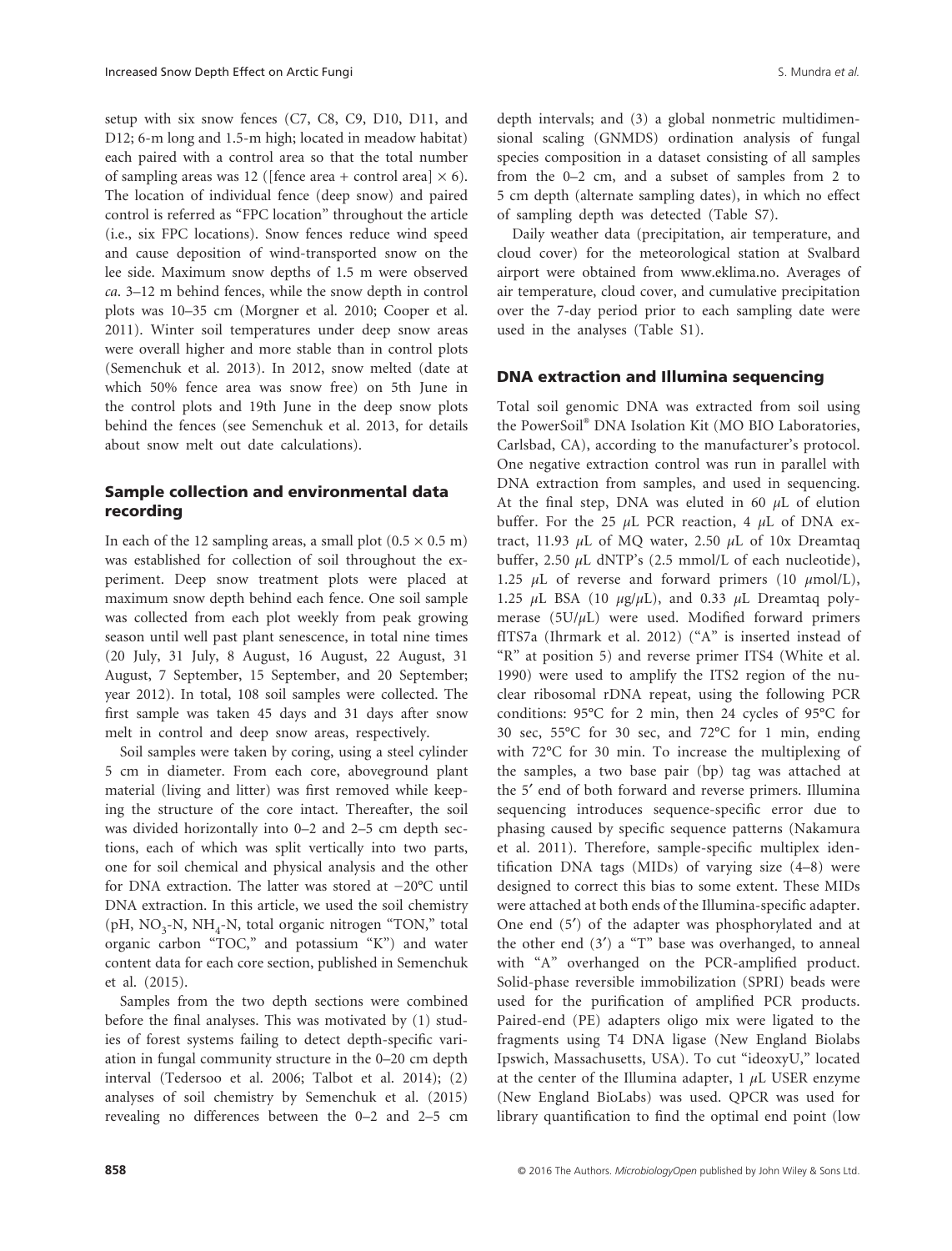$C_T$  value) of the PCR cycle, followed by 5'-end adaptor extension and library-enrichment PCR with 11 cycles, using Q5® high-fidelity DNA polymerase enzyme. PE sequencing  $(2 \times 300)$  was performed in two sequencing plates on an Illumina Miseq sequencing machine. Sequence data, mapping files, and associated metadata are available in Dryad public repository (doi: [10.5061/dryad.r7pc5\)](http://dx.doi.org/10.5061/dryad.r7pc5).

#### Bioinformatics analyses

Of the 21,919,080 PE forward and reverse reads, 10,140,279 were assembled using fastq-join (Aronesty 2013), with a minimum 125-bp overlap. Initial quality filtering of the joined reads was carried out using the online platform Galaxy ([https://usegalaxy.org/\)](https://usegalaxy.org/). These were quality filtered using filter fastq to discard reads having nucleotide base with quality scores  $(Q)$  <20, then filtered by quality (>90% of nucleotide bases with Q36) before removal of sequencing artifacts by the function implemented in the Galaxy, as part of the FASTX-Toolkit (A. Gordon, [http://](http://hannonlab.cshl.edu/fastx_toolkit/) [hannonlab.cshl.edu/fastx\\_toolkit/](http://hannonlab.cshl.edu/fastx_toolkit/)). A total of 4,859,204 reads were retained. Reads with length <200 bp and >550 bp, homopolymers exceeding 8 bp, ambiguous base call >0, and >1 mismatch in the forward primer sequence were removed from the dataset, using the split library. py function implemented in QIIME v. 1.8.0 (Caporaso et al. 2010). In addition, a 50-bp sliding window was used to identify regions of low sequence quality (average Q <35) and truncate affected sequences at the beginning of the low-quality window. Illumina sequencing PE reads are randomly attached to the sequencing lane; hence, output fastq files contain ~50% reads in each direction. Therefore, in order to reorient all reads in the same direction, 3′–5′ reads were reverse complemented after demultiplexing. In total, 4,210,067 quality-filtered reads were exercised for de novo chimera checking using the usearch61 algorithm, with the minimum divergence parameter = 1 and abundance skew = 2 (Edgar 2010). Thereafter, 4,124,789 reads were retained. Nonchimeric reads were clustered into 4956 operational taxonomic units (OTUs) at the 97% similarity threshold using the uclust algorithm and the most abundant sequence of each cluster was designated as the representative sequence (Edgar 2010). Clusters represented by <5 sequences (2122 OTUs; 3713 reads) were discarded to avoid the inclusion of sequencing errors (Nguyen et al. 2014). The representative sequence of each cluster was subjected to BLASTn search against the quality-checked UNITE+INSD fungal ITS sequence database (release 2 February 2014), containing both identified and unidentified sequences (Kõljalg et al. 2013). OTUs (1) that did not have similarity to fungal sequences in the UNITE database (508 OTUs; 55821 reads); (2) were detected in extraction control  $(2$  OTUs;  $4368$  reads);  $(3)$  <100 bp length (37 OTUs; 1103 reads); and (4) bit-score/sequence length <0.6 (234 OTUs; 14997 reads) or strictly associated with only one of the samples (16 OTUs; 9207 reads) were excluded from further analysis. The resulting OTU table was rarefied to an even sampling depth of 3069 reads per sample. Each OTU was further classified into their functional category by referring Tedersoo et al. (2014) supplementary dataset, Tedersoo and Smith (2013), and other available literature. At this stage, the whole dataset ("Total fungi") was divided into two subsets based on functional groups: the "ECM fungi" and "saprotrophic fungi" datasets. The three datasets (total, ECM, and saprotrophic fungi) were analyzed separately. Considering the potential bias involved in using high-throughput sequencing quantitative data (Amend et al. 2010; Baldrian et al. 2013), present–absent OTU matrices were used in further downstream analyses. Rarefaction curves for ECM and saprotrophic fungi were calculated using the approach of Ugland et al. (2003).

#### Statistical analyses

All statistical analyses were performed in R, version 3.1.2 (R Core Development Team 2014). Soil variables were transformed to zero skewness following Økland et al. (2001). Differences in soil properties, fungal taxonomic OTU richness between treatments, and OTU richness between treatments for each sampling date were tested by use of Student's *t* test, with Benjamini–Hochberg FDR correction of *P* values (Benjamini and Hochberg 1995). Generalized linear mixed models (GLMM) and fit by maximum likelihood with Poisson distribution (Breslow and Clayton 1993) were used to evaluate the direct effects of treatment, sampling date, and their interaction (all treated as fixed effects) on fungal OTU richness, using the *lme4* package (Bates et al. 2014). FPC locations were used as random variable in these GLMM analyses. While analyzing the treatment effect, sampling date was used as an additional random variable. The effect of environmental variables was evaluated by adding them to models by a forward selection procedure by which the *F*-ratio test was used to compare nested models. At each step in the model selection procedure, *P* values were corrected for multiple testing by the Bonferroni correction (Legendre and Legendre 2012). Finally, treatment was added to the forward selected model and, if significant, interaction terms between the significant environmental variables and treatment were tested for significance. GLMM was also used to test effects of treatment, time, and their interaction (fixed effects) on the taxonomic richness of ECM and saprotrophic fungi (fence location was then used as random variable).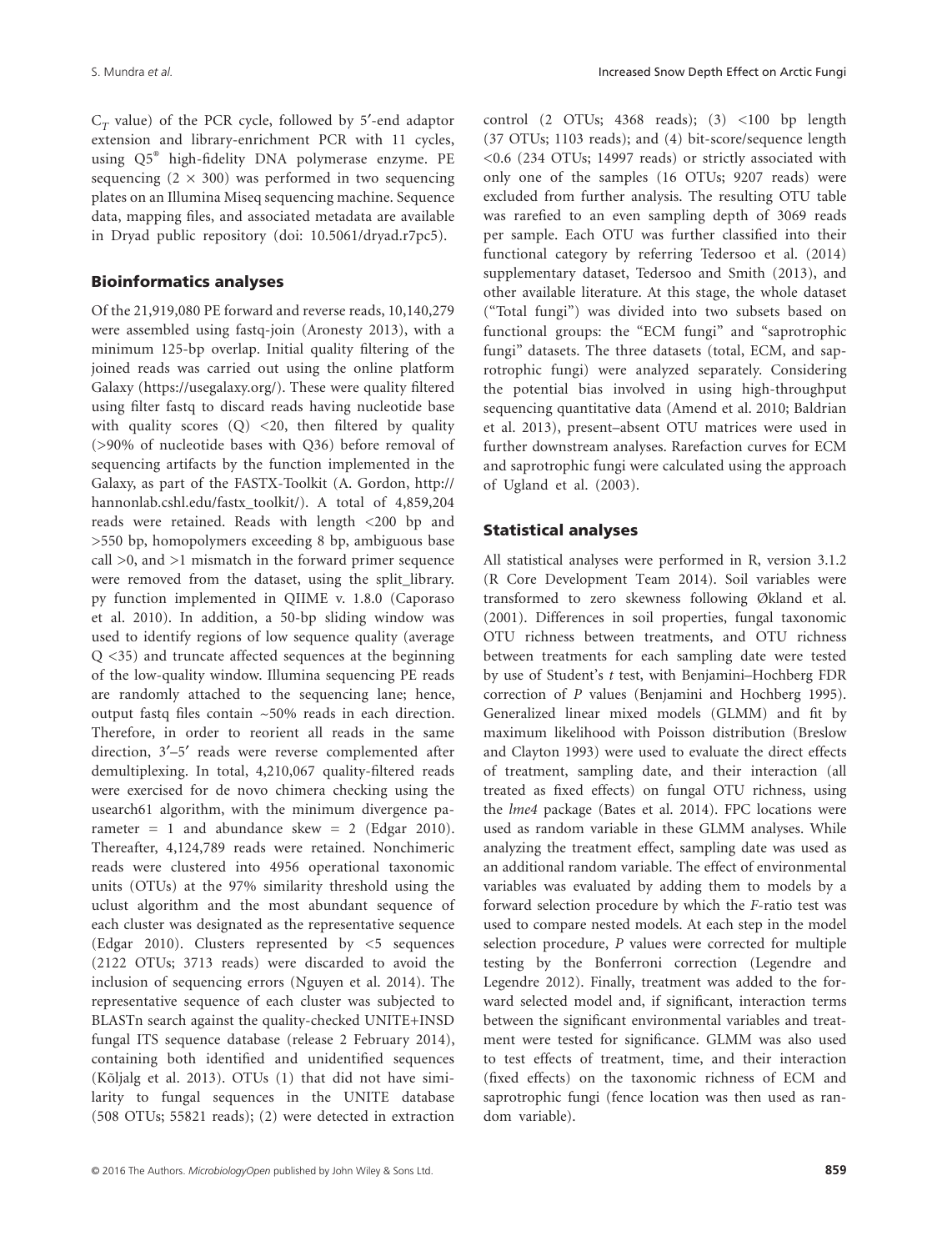If not otherwise is stated, community analyses were performed on each of the 3 OTU matrices (total, ECM, and saprotrophic fungi) using Bray–Curtis distance measurement. The gradient of community structure was summarized by parallel application of GNMDS (Kruskal 1964; Kruskal et al. 1973) and detrended correspondence analysis (DCA; Hill and Gauch 1980) ordinations using the *vegan* package (Oksanen et al. 2013; see Mundra et al. 2015b, for details of options and settings applied). All ordinations were inspected for known artifacts such as arch effects (in GNMDS), tongue effects (in DCA), and strong outliers (Økland 1990). A reliable gradient structure was inferred if similar results were obtained by the two methods, and no obvious artifacts were seen (Økland 1996; van Son and Halvorsen 2014). Similarity of ordinations was evaluated by calculating Kendall's rank correlation coefficient (τ) between DCA and GNMDS axes. Axes were considered acceptably similar if  $|\tau| > 0.4$  (Liu et al. 2008). The GNMDS ordinations were chosen for further analysis due to lack of artifacts. Interpretation was performed by calculation of τ between GNMDS axes and each explanatory variable and by using the *envfit* function in *vegan*, by which each explanatory variable is separately regressed on GNMDS axes 1 and 2 by linear regression analysis. The strength of the relationship between each variable and the ordination axes was assessed by the multiple coefficient of determination (*R*2); Bonferroni correction of *P* values was applied. Effects of fence treatment and sampling date and their interaction on community structure were tested by using multivariate permutational analysis of variance (PERMANOVA) as implemented in the Adonis function of the package *vegan*.

To partition the variation in community dissimilarity variation, explained by deep snow treatment, sampling date, and environmental variables (including soil and weather variables), we used the *varpart* function (based on redundancy analysis, RDA) in the *vegan* package with 999 permutations cycles. To measure the nestedness of species-poor assemblages (occurring at specific dates) in otherwise species-rich communities, we used the NODF index, calculated using function *nestednodf* with or $der = TRUE$  (values of  $0 = non-nestedness$ ,  $100 = perfect$ nesting) as implemented in *vegan*. We calculated NODF with 1000 permuted matrices constructed from a null model of fixed rows and columns.

### **Results**

### Soil and weather data

Soil NH<sub>4</sub>-N, NO<sub>3</sub>-N, and K concentrations were significantly higher in plots of greater snow depth than in controls plots (all t > −3.90, *P* < 0.001, *n* = 155, unpaired; Fig. S1). Weather conditions such as air temperature, cloud cover, and cumulative precipitation varied temporally throughout the study period, but a combination of moist and warm weather was registered throughout the week preceding 8 August and 16 August (Table S1). Soil water and  $NO<sub>3</sub>$ -N content varied significantly between FPC locations, being relatively lower in D11 and D12 (Table S2).

#### Sequence data characteristics

The total fungi dataset (including ECM, saprotrophs, as well as unclassified OTUs) comprised 1760 OTUs (475,695 reads) after read normalization, of which the ECM subset comprised 648 OTUs (37% of total; 340,035 reads) and the saprotrophic subset 343 OTUs (19% of total; 38,595 reads; Table 1). The average number of fungal OTUs recovered per sample was  $139.4 \pm 30.4$ (mean  $\pm$  SD), 53.6  $\pm$  18.2 for ECM fungi and 28.2  $\pm$  9.6 for saprotrophic fungi. Species accumulation curves for ECM fungi did not approach an asymptote, while the curve for saprotrophic fungi showed a tendency to level off (Fig. S2).

In the total fungi dataset, 48% of the OTUs were assigned to Basidiomycota and 28% to Ascomycota. Zygomycota (1%), Chytridiomycota (1%), and Glomeromycota (<1%) were also detected, whereas 22% were unclassified to phyla. The most OTU-rich orders were Agaricales (23%), Thelephorales (13%), and Helotiales (6%). The ECM dataset was dominated by Basidiomycota, to which 97% of all OTUs in this dataset were assigned. In total, 17 ECM genera were detected, among which the dominating were *Tomentella* (51%), *Cortinarius* (30%), and *Inocybe* (17%). The saprotrophic dataset was dominated by ascomycetes (47%) and basidiomycetes (40%), while 13% of OTUs were assigned to Zygomycota. OTUs belonging to 40 different orders were detected, among which the dominating were: Agaricales (28%), Mortierellales (13%), and Chaetothyriales (12%). A much higher number of genera were detected in the saprotrophic than in the ECM dataset (107 vs. 17; Table S3).

**Table 1.** Sequencing reads and the number of the operational taxonomic units (OTUs) associated with total, ectomycorrhizal (ECM), and saprotrophic fungal dataset.

|                          | Total   | ECM     | Saprotrophic |
|--------------------------|---------|---------|--------------|
| Total reads              | 475,695 | 340,035 | 38,595       |
| % Reads for top 20 OTUs  | 579     | 78.6    | 70.7         |
| % Reads for top 100 OTUs | 87.5    | 98.4    | 96.2         |
| Total OTUs               | 1760    | 648     | 343          |
| % Singleton OTUs         | 21.3    | 219     | 20.7         |
| % Doubleton OTUs         | 14.5    | 137     | 137          |
|                          |         |         |              |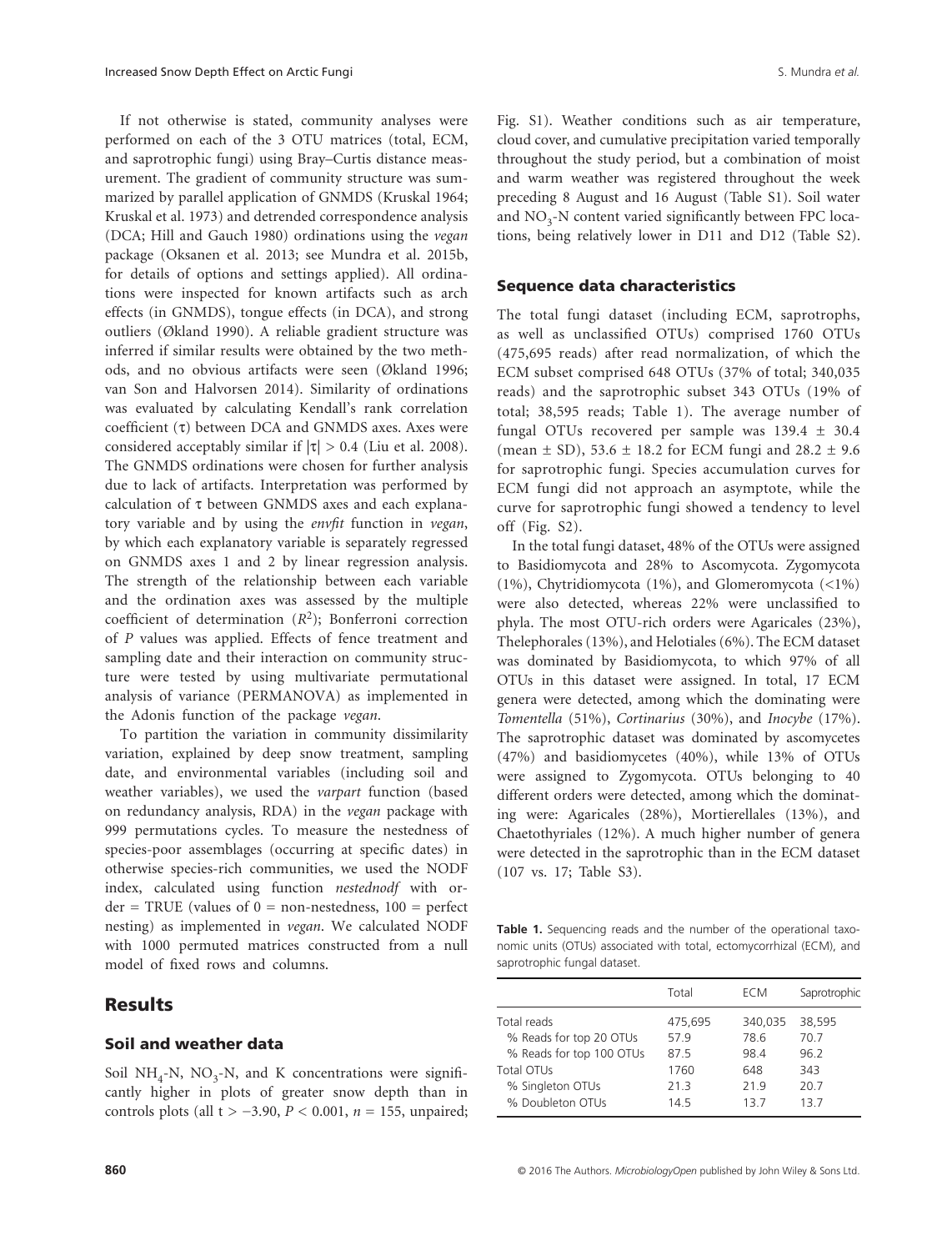

**Produces**<br>**Produces**<br>**Produces**<br>**Produce**<br>**P** < 0.001).<br>P < 0.001). **Figure 1.** Snow treatments (deep snow vs. control) effect on total, ectomycorrhizal (ECM), and saprotrophic fungal operational taxonomic unit richness (mean  $\pm$  SD). Generalized linear mixed models showed significant effects of deep snow treatment on total (*z* = 4.4, *P* < 0.001), saprotrophic (*z* = 6.1, *P* < 0.001), and ECM fungi (*z* = −7.6,  $P < 0.001$ 

#### Treatment effects on richness and taxonomic composition

The GLMM analyses revealed significant snow treatment effects on fungal richness. The total fungal richness increased with increased snow depths  $(z = 4.4, P < 0.001)$ . A similar trend was observed for saprotrophic fungi  $(z = 6.1, P < 0.001)$ , while the number of ECM OTUs decreased  $(z = -7.6, P < 0.001)$  when snow depth increased (Fig. 1). The GLMM analysis revealed that the total fungal richness, as well as the richness of saprotrophic fungi alone, was significantly and positively related to soil pH (Table 2). The ECM fungal richness was significantly influenced by soil TON, K,  $NO<sub>3</sub>$ -N, and treatment: $NO<sub>3</sub>$ -N interaction. A significant treatment effect persisted also after the variation attributed to soil variables had been accounted for (Table 2).

Deep snow treatment significantly reduced the number of ECM OTUs belonging to Basidiomycota, at all taxonomic levels, from orders (Sebacinales and Thelephorales) to genera (*Sebacina* and *Hebeloma*; Table 3). Dominant ECM genera such as *Tomentella*, *Cortinarius*, and *Inocybe* were, however, not affected by snow depth treatment. In contrast, deep snow treatment significantly enhanced the OTU richness of saprotrophic basidiomycetes, while ascomycetes and zygomycetes were not affected at phylum level. Positive treatment effects were evident for both basidiomycetes and ascomycetes at the class level (Agaricomycetes and Dothideomycetes), orders (Agaricales, Dothideales, and Auriculariales), families (Tricholomataceae, Clavariaceae, and Dothideaceae), and genera (*Ramariopsis* and *Dothidea*; Table 3). For saprotrophic fungi, rare OTUs belonging to

**Table 2.** Fixed effects table for the generalized linear mixed model (GLMM) fitted to the number of operational taxonomic units (OTUs) detected in the samples for total, ectomycorrhizal (ECM), and saprotrophic fungi.

|                    | Estimate  | SE     | Z      | Ρ       |
|--------------------|-----------|--------|--------|---------|
| Total fungi        |           |        |        |         |
| Intercept          | 4.8164    | 0.0360 | 133.8  | < 0.001 |
| Soil pH            | 0.1613    | 0.0358 | 4.5    | < 0.001 |
| Soil $NO3$ -N      | 0.0415    | 0.0383 | 1.1    | 0.278   |
| Deep snow          | 0.0542    | 0.0161 | 3.4    | < 0.001 |
| ECM fungi          |           |        |        |         |
| Intercept          | 3.7901    | 0.0782 | 48.5   | < 0.001 |
| Soil TON           | 0.5575    | 0.0695 | 8.0    | < 0.001 |
| Soil K             | $-0.3039$ | 0.0744 | $-4.1$ | < 0.001 |
| Soil $NO3$ -N      | 0.2387    | 0.0796 | 3.0    | 0.003   |
| $Treatment:NO3-N$  | 0.1509    | 0.0648 | 2.3    | 0.020   |
| Deep snow          | $-0.6460$ | 0.1212 | $-5.3$ | < 0.001 |
| Saprotrophic fungi |           |        |        |         |
| Intercept          | 3.0906    | 0.0550 | 56.2   | < 0.001 |
| Soil $NO3$ -N      | 0.1070    | 0.0872 | 1.2    | 0.220   |
| Soil pH            | 0.2401    | 0.0780 | 3.1    | 0.002   |
| Deep snow          | 0.1701    | 0.0363 | 4.7    | < 0.001 |

GLMM models were run using soil variable and treatment (deep snow vs. control) as fixed-effect predictor, while location of fence and paired control (FPC locations) were included as a random factor in the model.

genera *Kurtzmanomyces*, *Clavulinopsis*, *Sydowia*, *Crocicreas*, *Clathrosporium*, *Lemonniera*, and *Hyphoderma* were only found in control samples (Table S3).

### Richness variation between treatments with time

The GLMM analyses revealed that the total fungal richness, as well as the richness of saprotrophic and ECM fungi alone, varied temporally. The total fungal richness, as well as the richness of saprotrophic fungi peaked on 16th August (Fig. S3), after a period with warmer and moister weather conditions (Table S1).

The GLMM analysis demonstrated different patterns of temporal variation in OTU richness between deep snow and control plots for all three datasets (Table S4, Fig. 2). The total fungal richness was relatively higher (although nonsignificant) in deep snow plots than in control plots at the start of the study (20 July). Saprotrophic fungal richness mostly followed the pattern observed for total fungal richness, but on 20th September there was a significant difference between deep snow treatment and control (*t* = −2.6, *P* = 0.01, *n* = 21, unpaired). For saprotrophic fungi, particularly strong differences in temporal variation between treatment and control were observed for the taxonomic groups Ascomycetes, Leotiomycetes, and Helotiales (Table S5). For ECM fungi, responses differed little among taxonomic groups.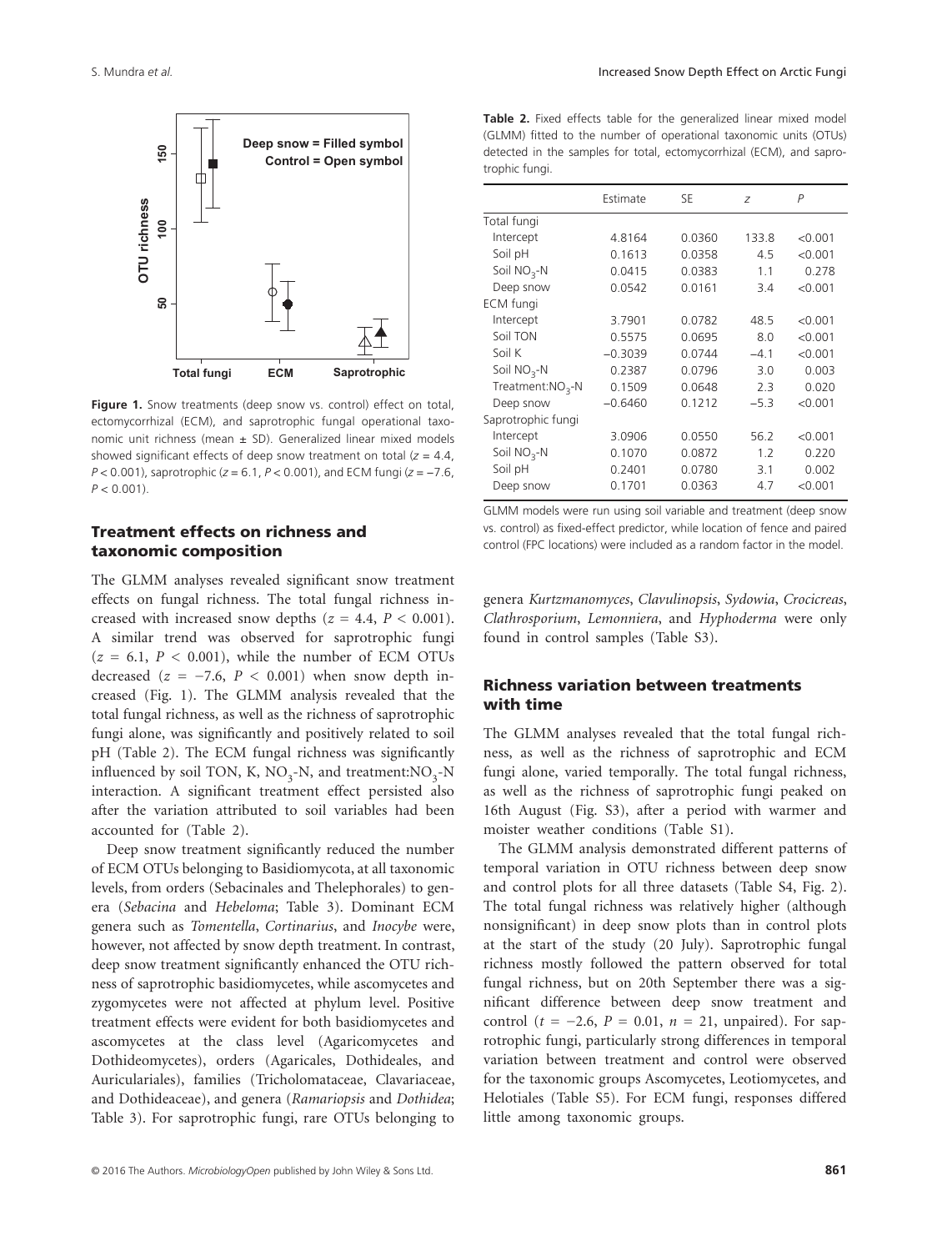**Table 3.** Average operational taxonomic unit (OTU) richness of different taxonomic level per treatment (deep snow vs. control) for ectomycorrhizal (ECM) and saprotrophic fungi.

| Taxonomic group    | Deep snow | Control | CI (lower) | CI (upper) | t        | $\overline{P}$ |
|--------------------|-----------|---------|------------|------------|----------|----------------|
| <b>ECM</b> fungi   |           |         |            |            |          |                |
| Basidiomycota      | 47.48     | 55.97   | 2.84       | 14.15      | 2.97     | 0.007          |
| Agaricomycetes     | 47.48     | 55.97   | 2.84       | 14.15      | 2.97     | 0.014          |
| Sebacinales        | 0.77      | 1.29    | 0.29       | 0.77       | 4.34     | < 0.001        |
| Thelephorales      | 15.38     | 18.31   | 0.79       | 5.07       | 2.71     | 0.026          |
| Sebacinaceae       | 0.77      | 1.29    | 0.29       | 0.77       | 4.34     | < 0.001        |
| Strophariaceae     | 1.49      | 1.99    | 0.16       | 0.83       | 2.91     | 0.018          |
| Thelephoraceae     | 15.38     | 18.31   | 0.79       | 5.07       | 2.71     | 0.022          |
| Cortinariaceae     | 13.86     | 18.42   | 0.72       | 8.41       | 2.34     | 0.046          |
| Sebacina           | 0.77      | 1.29    | 0.29       | 0.77       | 4.34     | < 0.001        |
| Hebeloma           | 1.49      | 1.99    | 0.16       | 0.83       | 2.91     | 0.025          |
| Saprotrophic fungi |           |         |            |            |          |                |
| Basidiomycota      | 12.73     | 9.78    | $-4.31$    | $-1.58$    | $-4.267$ | < 0.001        |
| Agaricomycetes     | 10.66     | 8.18    | $-3.67$    | $-1.30$    | $-4.145$ | < 0.001        |
| Dothideomycetes    | 3.78      | 2.83    | $-1.71$    | $-0.18$    | $-2.437$ | 0.037          |
| Agaricales         | 8.83      | 6.94    | $-2.91$    | $-0.88$    | $-3.678$ | 0.005          |
| Dothideales        | 1.53      | 0.87    | $-1.07$    | $-0.25$    | $-3.152$ | 0.015          |
| Auriculariales     | 0.65      | 0.37    | $-0.48$    | $-0.07$    | $-2.67$  | 0.042          |
| Tricholomataceae   | 3.42      | 2.51    | $-1.41$    | $-0.39$    | $-3.495$ | 0.013          |
| Clavariaceae       | 2.06      | 1.23    | $-1.33$    | $-0.34$    | $-3.357$ | 0.011          |
| Dothideaceae       | 1.49      | 0.83    | $-1.06$    | $-0.26$    | $-3.26$  | 0.010          |
| Ramariopsis        | 1.49      | 0.76    | $-1.09$    | $-0.38$    | $-4.11$  | 0.001          |
| Dothidea           | 1.47      | 0.83    | $-1.03$    | $-0.23$    | $-3.13$  | 0.023          |

Significance of snow treatment effect was determined using the Student's *t* test at the 5% level, followed by FDR correction of *P* values. Only significantly varying taxonomical groups with mean OTU richness and 95% confidence intervals (CI) are shown. Each taxonomic groups (phylum, class, order, family, and genera) with >1% of total OTU frequency (Table S8) within each treatment category are considered for analysis.

#### Community structure: treatments effects and temporal variation

For each of the three fungal datasets, both axes of the two-dimensional GNMDS ordinations were strongly correlated with the corresponding DCA axes ( $|\tau| > 0.5$ , *P* < 0.001; Table S6). They were therefore accepted as representing the main compositional gradients in the datasets. Only a weak treatment effect on saprotrophic fungal OTU composition was found in the GNMDS ordination, while no effect was detected in the analyses of the total and ECM fungi datasets (Table S7). The dataset including all fungi was weakly structured according to sampling date  $(R^2 = 0.21; P = 0.001)$  and soil K  $(R^2 = 0.12; P = 0.001; Fig. 3A)$ . Minimum air temperature covaried with sampling date and was weakly related with all fungal community dataset. Likewise, saprotrophic fungal OTU composition was structured according to sampling date ( $R^2 = 0.20$ ;  $P = 0.001$ ; Fig. 3C). In contrast, ECM fungal communities were not structured by sampling date (Fig. 3B, Table S7) but rather by FPC locations ( $R^2 = 0.33$ ;  $P = 0.001$ ) and NO<sub>3</sub>-N content  $(R^2 = 0.07; P = 0.006).$ 

The Adonis analyses indicated a consistent community structural response to deep snow treatment and significant compositional differences among time points (not significant for ECM fungi), while the interactions between treatment and time points were nonsignificant (Table 4). The variation partitioning analyses further demonstrated that ECM communities were not affected by sampling date, but were weakly influenced by environmental variables (Fig. S4).

Nestedness analyses demonstrated that communities from sampling dates with low species richness were moderately nested within sampling dates with high species richness (NODF =  $60.52$  [total fungi],  $61.72$  [ECM], and 59.92 [saprotrophic]).

### **Discussion**

Our results suggest that alteration of snow regimes over several years influences soil fungal communities in Arctic mesic meadows, however, with contrasting effect between various fungal groups. The richness of saprotrophic fungi responded positively, while the richness of ECM fungi responded negatively to increased snow depth relative to controls. Increasing richness of saprotrophic fungal species may promote the rate of decomposition of soil organic matter (Setälä and McLean 2004; van der Wal et al. 2013), which in turn affects nutrient cycling (Schimel et al. 2004; Deslippe and Simard 2011).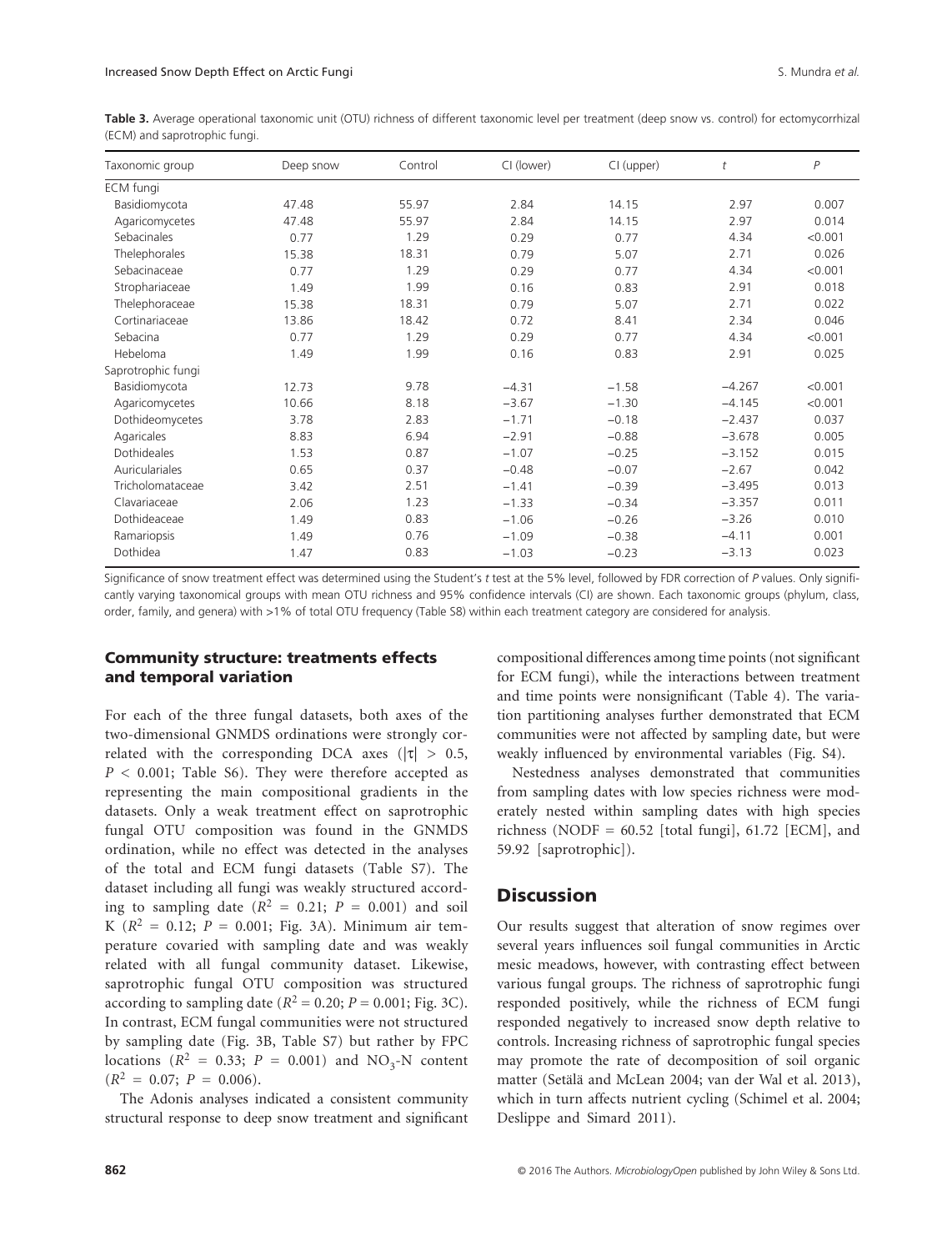

**Figure 2.** Snow treatments (deep snow vs. control) effect on pattern of temporal variation in operational taxonomic unit richness (mean  $\pm$  SD) for total, ectomycorrhizal, and saprotrophic fungi analyzed using generalized linear mixed models. Open symbol and solid line indicate control and filled symbol and dashed line indicate deep snow. Star symbol indicates significant variation (determined by *t* test) between

Despite the significant variation in soil conditions between deep snow and control plots, the temporal variation in soil fungal communities were weakly affected by the

**Table 4.** Relative importance in terms of the amount of variance explained by the variables of snow treatment (deep snow vs. control), time (sampling date), and their interaction effect on the total, ectomycorrhizal (ECM), and saprotrophic fungal community structure as revealed from the Adonis analysis.

| Fungal group     | Variable        | F.Model | $R^2$ | $Pr(>=F)$ |
|------------------|-----------------|---------|-------|-----------|
| Total fungi      | Treatment       | 2.930   | 0.019 | 0.001     |
|                  | Time            | 1.536   | 0.078 | 0.001     |
|                  | Treatment: Time | 0.754   | 0.038 | 1         |
|                  | Residuals       | 0.866   |       |           |
| <b>ECM</b> fungi | Treatment       | 2.261   | 0.015 | 0.004     |
|                  | Time            | 0.753   | 0.040 | 0.994     |
|                  | Treatment Time  | 0.682   | 0.036 | 1         |
|                  | Residuals       | 0.909   |       |           |
| Saprotrophic     | Treatment       | 3.049   | 0.019 | 0.001     |
| fungi            | Round           | 1.644   | 0.082 | 0.001     |
|                  | Treatment:Time  | 0.810   | 0.041 | 0.962     |
|                  | Residuals       | 0.858   |       |           |

Statistically significant values are indicated in bold text.

treatments, and the temporal effect differed between ECM and saprotrophic fungi. This suggests that increase of snow cover and delay of snow melt may have little impact on the temporal variation in fungal communities.

Saprotrophic fungal OTUs comprised a smaller fraction of the total fungi dataset than ECM (Table 1). Nevertheless, the main pattern of variation in the total fungi dataset closely resembles the pattern seen for saprotrophic fungi, both regarding the effect of snow treatment and sampling date on fungal richness and composition. This possibly suggests that a larger fraction of the unclassified fungi included in the total fungi dataset are saprotrophic fungi, which is not unexpected given the large number of microscopic saprotrophic fungi (Ludley and Robinson 2008). This also accords with the high proportion of Ascomycota in the saprotrophic fungi dataset. Ascomycetes is the most diverse group in the Arctic (Geml et al. 2012; Timling et al. 2014), but is largely unexplored (Dahlberg et al. 2013). Unfortunately, the taxonomic uncertainty in the total fungi dataset was high, so further discussions of our results will be based on the ECM and saprotrophic fungi subsets.

#### Deep snow-induced effects on richness of ECM and saprotrophic fungi

We found a significant decline in ECM fungal richness from control to deep snow treatment, and soil temperature was higher in deep snow plots compared to control (Semenchuk et al. 2013). Our results corroborated a recent winter snow accumulation study, where decrease in ECM fungal richness was observed in dry heath tundra in Alaska (Morgado et al. 2016). These agree with results from previous studies investigating effects of increased summer temperature, in which a clear reduction in ECM richness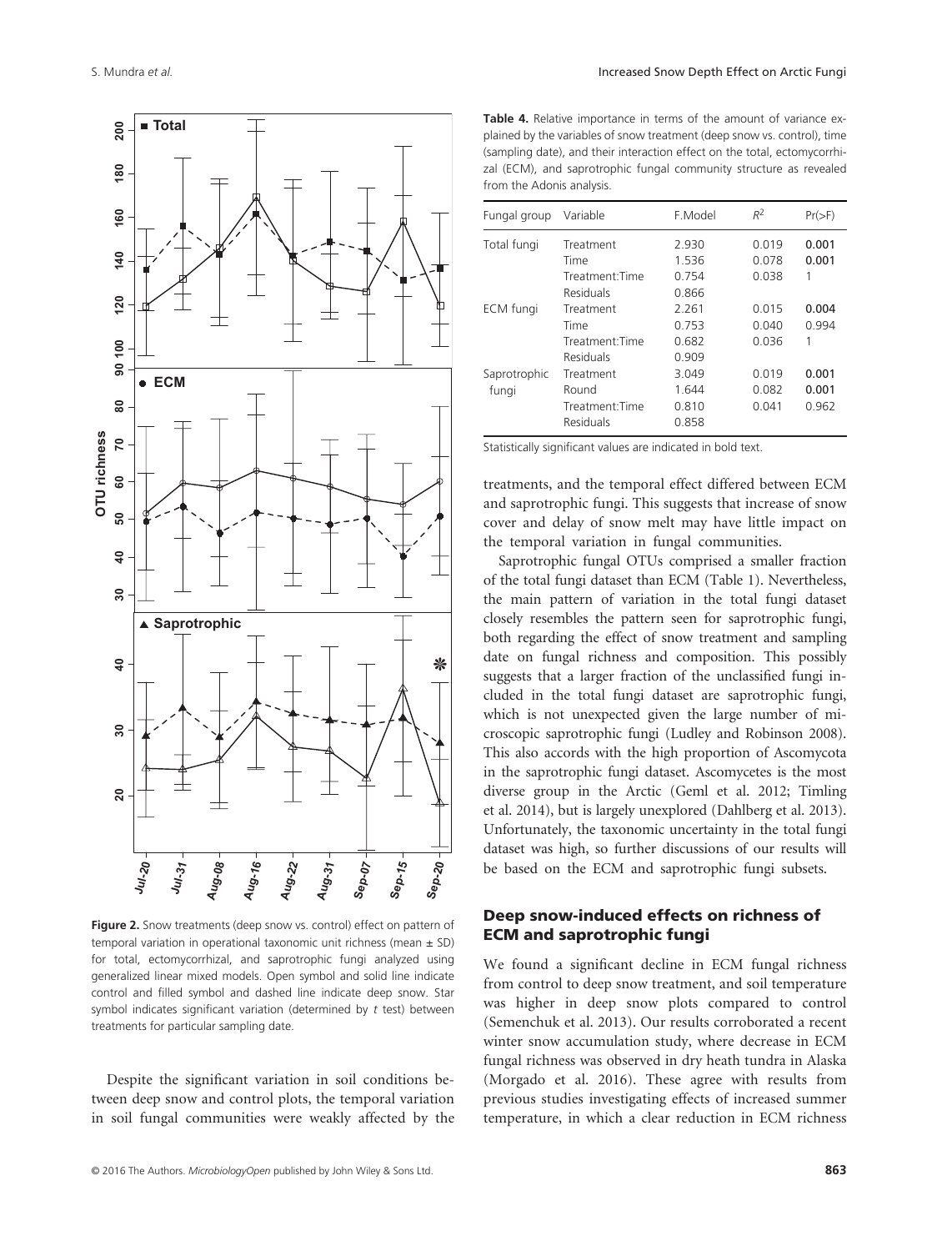Increased Snow Depth Effect on Arctic Fungi State of State of State of *al.* Arctic Fungi S. Mundra *et al.* S. Mundra *et al.* 



**Figure 3.** Global nonmetric multidimensional scaling ordinations of operational taxonomic units included in the three datasets (A) total, (B) ectomycorrhizal, and (C) saprotrophic fungal composition, where (B) and (C) represent subsets of (A). Soil samples were collected weekly from mid-July to mid-September from deep snow and control snow plots. The arrows point in the direction of maximum increase for each explanatory variable, which are statistically significant after Bonferroni correction. Ellipses indicate 95% confidence intervals around centroids of each category and are shown if they explain significant variations. Ellipses with red color indicate treatment effect and blue color represent sampling date effect. Axes are scaled in half-change (H.C.) units.

in moist tundra was also found (Morgado et al. 2014; Geml et al. 2015). Thus, it seems that increasing temperature, regardless of season can have negative effect on ECM richness, but whether the response is short or long term is still unknown.

Soil K, NH<sub>4</sub>-N, and NO<sub>3</sub>-N (concentrations are significantly higher in deep snow plots) were related with ECM richness. Although there was no significant difference in soil TON between treatments, this variable represents an important predictor of variation in ECM species composition in the Arctic (Timling et al. 2012). A reduction in ECM fungi with increasing N input has been observed in the Alaskan Arctic (Lilleskov et al. 2002), where several ECM species disappeared completely at high N concentrations and were replaced by other species (Lilleskov et al. 2011). It seems that ECM fungi in the Arctic are sensitive to deep snow-induced increase in soil N content, a number of ECM OTUs appear unable to resist the resulting changes in soil environmental conditions. We found lower richness of ECM fungi belonging to the genera *Sebacina* and *Hebeloma* under deep snow (Table 3), also correlated with higher N, possibly due to their contact/short-distance exploration with a smooth mantel, and no or very few emanating hyphae, which relate to greater sensitivity to N deposition (Lilleskov et al. 2011). Conversely, the dominant ECM fungal genera (*Tomentella*, *Cortinarius*, and *Inocybe*) were not affected by deep snow treatment. This accords with the view that more frequent ECM fungi benefit from increased snow depth, increasing their dominance further, whereas rare fungi may suffer (Peers et al. 2012).

We found that saprotrophic fungal richness was significantly higher in the deep snow treatment plots. In support of this, experimentally increased summer temperature has shown to increase decomposition rates (Aerts 2006). In a recent experimental study, summer warming triggered an increase in saprotrophic ascomycetes which were probably favored by increased leaf litter accumulation (Wahren et al. 2005; Walker et al. 2006; Semenova et al. 2014). Further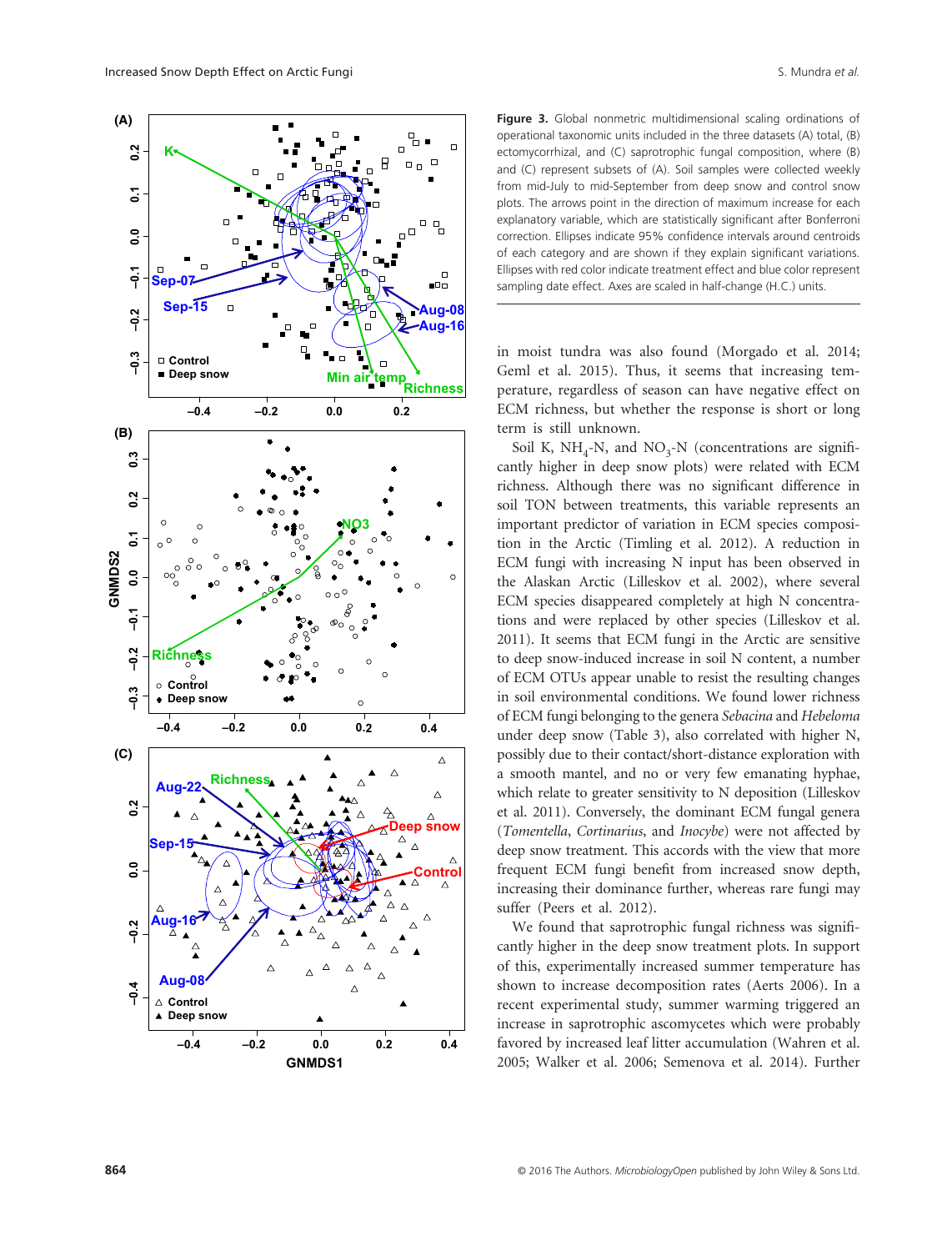studies are needed to see if differences in litter accumulation between deep snow and control plots drive the enhanced richness in certain saprotrophic groups. We found that richness of saprotrophic genera such as *Ramariopsis* and *Dothidea* was higher in the deep snow treatment, while at the same time many rare OTUs (genera) failed to be recorded in deep snow treatment samples. This may either suggest that rare species become extinct while species richer saprotrophic genera tolerate increased snow conditions. Therefore, under long-term increased snow conditions, saprotrophic fungal species seem to possess competitive advantages over ECM fungi, which may favor increased dominance in deep snow conditions.

It has been shown that microbial activity and N levels in soil and plant tissue enhance under increased snow conditions (Schimel et al. 2004; Semenchuk et al. 2015). ECM richness was lower under thicker snow cover, despite higher nitrogen availability in the soil and nitrogen accumulation in the plants. Due to increased soil N, host plants may have a lower dependency on ECM symbionts for N mobilization, and consequently allocate less photosynthetic C to fungal partners (Deslippe and Simard 2011). The plants may instead use retained C to build plant biomass. These processes might surpass soil organic matter, and can thereby result in greater richness of the saprotrophic fungi which in turn may enhance decomposition processes and bring about more efficient degradation of recalcitrant substrates and overall ecosystem functioning (Setälä and McLean 2004; van der Wal et al. 2013).

### Temporal variation in richness of ECM and saprotrophic fungi

We observed temporal variation in both communities of saprotrophic and ECM fungi and a peak of fungal richness on 16 August, which is approximately the time when senescence of vascular plants starts for most species in the Arctic environment (Abbandonato et al. unpubl. ms.). This peak in fungal richness is likely due to drawdown of N into the roots. However, air temperature and precipitation also varied with time, and the relative importance of correlated soil variables and weather conditions is difficult to disentangle. In dry Arctic regions, moisture strongly limits primary productivity and increased water availability after precipitation events (and persistent cloud cover that maintains the moist conditions) may trigger brief pulses of resource availability and mycelial growth. In arid desert ecosystems, it has been shown that fungal richness is affected directly by moisture as they are not much resistant to desiccation (Zak et al. 1995); indirectly by moistureinduced changes in soil chemistry, especially N (Fierer and Schimel 2002), and richness increases due to increased moisture availability (Talley et al. 2002). Soil pH is one of the important factors affecting fungal richness (Tedersoo et al. 2014). Root exudates are known to increase nutrient availability and influence pH, although variation in pH levels is often limited due to buffering capacity at root–soil interface and rhizospheric effect exists only in few mm distance from the root surface (Marschner 2012). This form a distinct local microenvironment and soil pH surrounding the root area is also different than the bulky soil. However, such effects are not pronounced in bulk soil, where pH varies locally. This is most likely the reason why soil pH affected the saprotrophic fungi living in bulk soil, but not symbiotic ECM fungi.

We found inconsistent temporal patterns under deep snow treatment between ECM and saprotrophic (Ascomycetes, Leotiomycetes, and Helotiales) fungi. Overall lower richness of ECM fungi in deep snow samples at all sampling dates can be linked to higher N content in the soil, as discussed earlier. Rewetting of dry soil has been reported to significantly affect C and N mineralization rates (Fierer and Schimel 2002). Increased soil water content due to precipitation (and maintenance of high soil moisture levels by lasting cloud cover) can increase the level of available N in the soil. Consequently, altered nutrient conditions between deep snow and control plots may lead to differential responses of the fungi between snow treatments.

### Community structure in ECM and saprotrophic fungi

The community structure of ECM fungi did not vary over time and was hardly affected by deep snow treatment. It differed among FPC locations being affected by soil  $NO<sub>3</sub>$ -N. This indicates that considerable spatial variation in ECM community structure may be caused by variation in soil water and  $NO<sub>3</sub>-N$  contents, as reported in other studies (Coleman et al. 1989; Lilleskov et al. 2002). High spatial heterogeneity in fungal composition associated with the arctic-alpine plant *Bistorta vivipara* is reported in several studies from the Arctic (Blaalid et al. 2014; Botnen et al. 2014; Mundra et al. 2015b). Ordination analysis suggested no direct snow treatment effect on ECM communities, but  $NO<sub>3</sub>-N$  was related with the structure. Soil  $NO<sub>3</sub>$ -N was also influenced by increased snow depth, which suggests indirect effect of snow treatment on ECM fungal communities. Another possibility is that the richness of the most frequent ECM genera is unaffected by snow treatment, as indicated by the lack of a treatment effect in the ordination analysis.

In contrast to ECM, saprotrophic communities varied between treatments and fluctuated among sampling dates. The variation in community structure between sampling dates may partly result from fluctuating weather conditions. On 8 and 16 August, some of the most strongly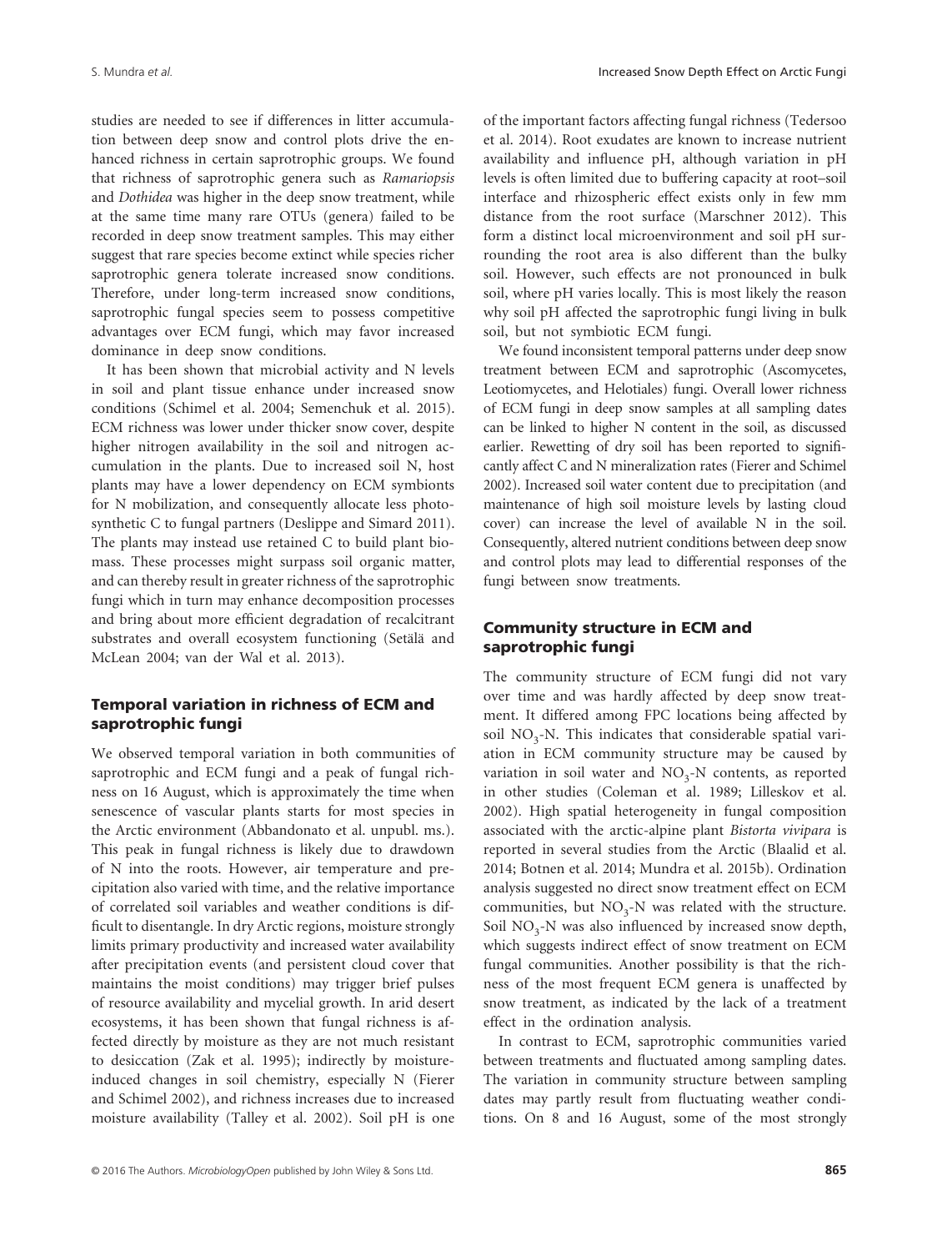deviating species compositions were observed (see Fig. 3), weather conditions had been particularly warm and wet for the past 7 days. Therefore, it is most likely that many species had better growing conditions in these weeks boosting their biomass temporarily. Furthermore, the communities observed in these dates were richer in species and communities of other sampling dates are subsets of this richer species pool. Thus, weather conditions improving overall growth conditions of fungi also increase the biomass of rare fungal species, increasing detection rate of these species and making them better represented when fungal richness is higher. Such variation in fungal richness can influence the saprotrophic fungal community structure.

The temporal consistency of ECM fungi is most likely due to their extensive mycelium in soils and around short lateral roots of their hosts, which penetrate between epidermal and cortical cells (Peterson et al. 2004). Owing to the lack of mutualistic interactions with higher plants, saprotrophic fungi are expected to be more dependent upon their respective substrates. Therefore, compared with ECM, saprotrophic fungal community are more likely to be influenced by abiotic factors such as soil nutrients or moisture variation (Reverchon et al. 2010).

Both ECM and saprotrophic fungal communities in samples from treatment and control sites responded similarly over time across the growing season, suggesting no temporal phase shifts in both communities, due to increased snow depths in winter or delayed snow melt during start of growing season. This indicates that the deep snow-induced delay of snow melt has minor or no impact on the temporal variation in fungal communities in our study. Such a phase shift may, however, take place at the start of the growing season or just after snow melt, due to the significant difference in soil water content (Cooper et al. 2011) and chemistry (Semenchuk et al. 2015). This is, however, not addressed in this study, and will be the focus of a future study. Further research is required to explore the fungal responses quantitatively (using, e.g., a biomarker such as ergosterol) as well as using RNA.

Our results show significant and contrasting deep snow treatment effects on richness of different fungal functional groups in an Arctic mesic tundra community (richness of ECM was lower and saprotrophic was higher in deep snow treatment relative to control plots). Such treatment effects are visible at both higher and lower taxonomic level. Indirect deep snow treatment effect was observed for ECM community structure, whereas saprotrophic fungal communities were affected directly by deep snow. We suggest that changing winter precipitation and consequent soil temperature pattern dynamics in the Arctic region are likely to greatly alter soil fungi, which could change the soil functional dynamics by affecting both carbon and nitrogen cycling.

## Acknowledgments

We acknowledge the financial support by the Centre for Permafrost (CENPERM DNRF100) and the help of Cecilie Amtrop for sampling, and Iva Hlavackova for DNA extraction. This research was funded by ConocoPhillips and Lundin Petroleum through The Northern Area program.

# Conflict of Interest

The authors declare that there are no conflicts of interests.

#### **References**

- ACIA, 2005. Arctic Climate Impact Assessment. Cambridge University Press, 1042p
- Aerts, R. 2006. The freezer defrosting: global warming and litter decomposition rates in cold biomes. J. Ecol. 94:713–724.
- Amend, A. S., K. A. Seifert, and T. D. Bruns. 2010. Quantifying microbial communities with 454 pyrosequencing: does read abundance count? Mol. Ecol. 19:5555–5565.
- Aronesty, E. 2013. Comparison of sequencing utility programs. Open Bioinform. J. 7:1–8.
- Baldrian, P., and V. Valášková. 2008. Degradation of cellulose by basidiomycetous fungi. FEMS Microbiol. Rev. 32:501–521.
- Baldrian, P., T. Větrovský, T. Cajthaml, P. Dobiášová, M. Petránková, J. Šnajdr, et al. 2013. Estimation of fungal biomass in forest litter and soil. Fungal Ecol. 6:1–11.
- Bates, D., M. Maech, B. Bolker, S. Walker, H. B. R. Christensen, H. Singmann, et al. 2014. Linear mixedeffects models using eigen and S4. [https://github.com/](https://github.com/lme4/lme4/) [lme4/lme4/](https://github.com/lme4/lme4/) <http://lme4.r-forge.r-project.org/>
- Benjamini, Y., and Y. Hochberg. 1995. Controlling the false discovery rate: a practical and powerful approach to multiple testing. J. R. Stat. Soc. B 57:289–300.
- Bintanja, R., and F. M. Selten. 2014. Future increases in Arctic precipitation linked to local evaporation and sea-ice retreat. Nature 509:479–482.
- Blaalid, R., M. L. Davey, H. Kauserud, T. Carlsen, R. Halvorsen, K. Høiland, et al. 2014. Arctic root-associated fungal community composition reflects environmental filtering. Mol. Ecol. 23:649–659.
- Botnen, S., U. Vik, T. Carlsen, P. B. Eidesen, M. L. Davey, and H. Kauserud. 2014. Low host specificity of root associated fungi at an Arctic site. Mol. Ecol. 23:975–985.
- Breslow, N. E., and D. G. Clayton. 1993. Approximate inference in generalized linear mixed models. J. Am. Stat. Assoc. 88:9–25.
- Caporaso, J. G., K. Justin, S. Jesse, B. Kyle, D. B. Frederic, K. C. Elizabeth, et al. 2010. QIIME allows analysis of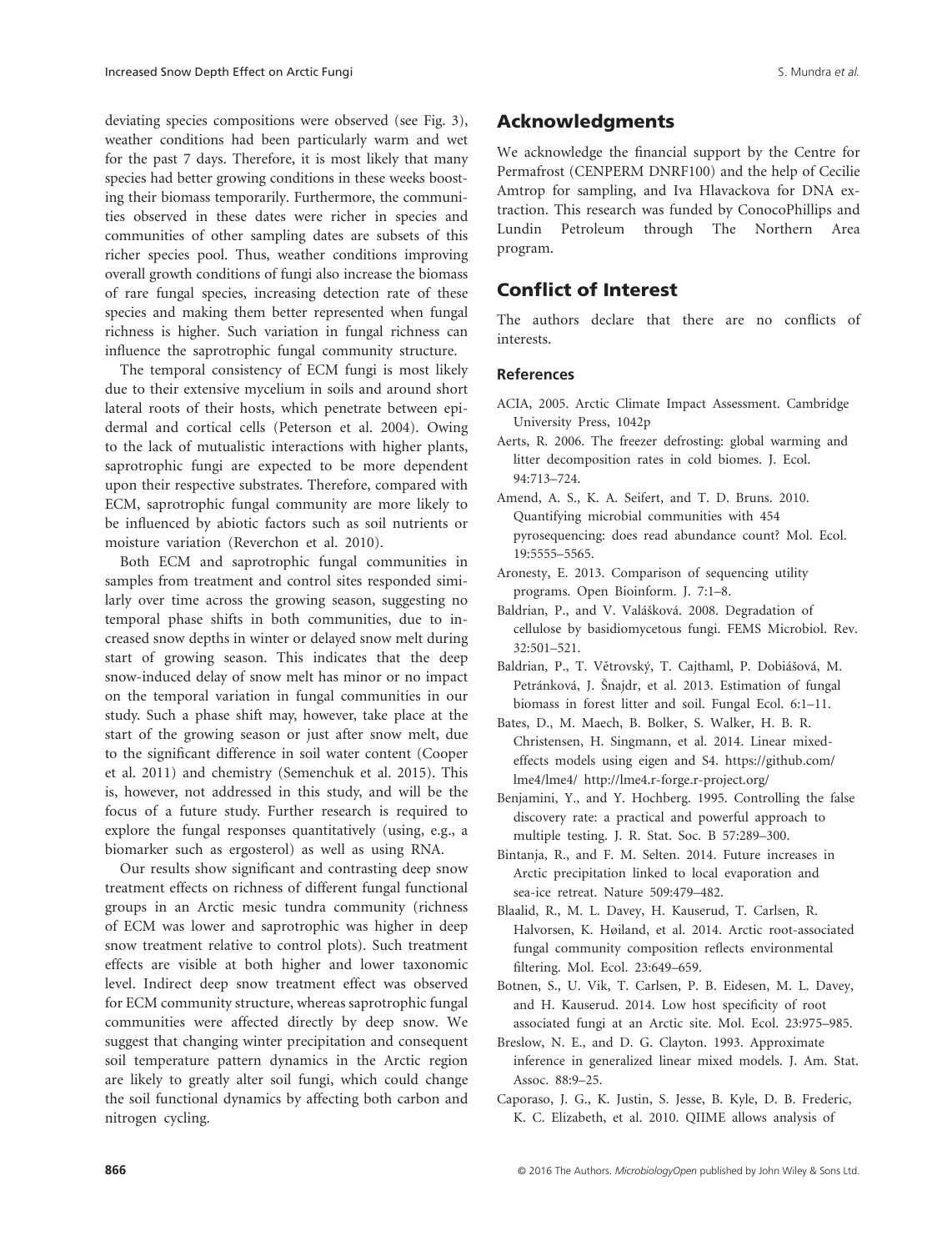high-throughput community sequencing data. Nat. Methods 7:335–336.

- Christiansen, C. T., S. H. Svendsen, N. M. Schmidt, and A. Michelsen. 2012. High Arctic heath soil respiration and biogeochemical dynamics during summer and autumn freeze-in–effects of long-term enhanced water and nutrient supply. Glob. Change Biol. 18:3224–3236.
- Clemmensen, K. E., A. Michelsen, S. Jonasson, and G. R. Shaver. 2006. Increased ectomycorrhizal fungal abundance after long-term fertilization and warming of two Arctic tundra ecosystems. New Phytol. 171:391–404.
- Coleman, M. D., C. S. Bledsoe, and W. Lopushinsky. 1989. Pure culture response of ectomycorrhizal fungi to imposed water stress. Can. J. Bot. 67:29–39.
- Cooper, E. J. 2014. Warmer shorter winters disrupt Arctic terrestrial ecosystems. Annu. Rev. Ecol. Evol. Syst. 45:271–295.
- Cooper, E. J., S. Dullinger, and P. Semenchuk. 2011. Late snowmelt delays plant development and results in lower reproductive success in the High Arctic. Plant Sci. 180:157–167.
- Dahlberg, A., H. Bültmann, C. L. Cripps, G. G. Eyjólfsdóttir, G. Gulden, H. Kristinsson, et al. 2013. Chapter 10-fungi. Pp. 355–371 *in* H. Meltofte, ed. Arctic biodiversity assessment status and trends in Arctic biodiversity conservation of Arctic flora and fauna, Akureyri. Conservation of Arctic Flora and Fauna (CAFF), Denmark.
- Davidson, E. A., and I. A. Janssens. 2006. Temperature sensitivity of soil carbon decomposition and feedbacks to climate change. Nature 440:165–173.
- Deslippe, J. R., and S. W. Simard. 2011. Below-ground carbon transfer among *Betula nana* may increase with warming in Arctic tundra. New Phytol. 192:689–698.
- Deslippe, J. R., M. Hartmann, W. W. Mohn, and S. W. Simard. 2011. Long-term experimental manipulation of climate alters the ectomycorrhizal community of *Betula nana* in Arctic tundra. Glob. Chang. Biol. 17:1625–1636.
- Edgar, R. C. 2010. Search and clustering orders of magnitude faster than BLAST. Bioinformatics 26:2460–2461.
- Elberling, B., A. Michelsen, C. Schadel, E. A. G. Schuur, H. H. Christiansen, L. Berg, et al. 2013. Long-term CO2 production following permafrost thaw. Nat. Clim. Chang. 3:890–894.
- Fierer, N., and J. P. Schimel. 2002. Effects of drying– rewetting frequency on soil carbon and nitrogen transformations. Soil Biol. Biochem. 34:777–787.
- Geml, J., I. Timling, C. H. Robinson, N. Lennon, H. C. Nusbaum, C. Brochmann, et al. 2012. An Arctic community of symbiotic fungi assembled by long-distance dispersers: phylogenetic diversity of ectomycorrhizal basidiomycetes in Svalbard based on soil and sporocarp DNA. J. Biogeogr. 39:74–88.
- Geml, J., L. N. Morgado, T. A. Semenova, J. M. Welker, M. D. Walker, and E. Smets. 2015. Long-term warming alters richness and composition of taxonomic and functional groups of Arctic fungi. FEMS Microbiol. Ecol. doi: [10.1093/femsec/fiv1095.](http://dx.doi.org/10.1093/femsec)
- Hill, M. O., and H. G. Jr Gauch. 1980. Detrended correspondence analysis: an improved ordination technique. Vegetatio 42:47–58.
- Hobbie, J. E., and E. A. Hobbie. 2006. 15N In symbiotic fungi and plants estimates nitrogen and carbon flux rates in Arctic tundra. Ecology 87:816–822.
- Ihrmark, K., I. T. M. Bödeker, K. Cruz-Martinez, H. Friberg, A. Kubartova, J. Schenck, et al. 2012. New primers to amplify the fungal ITS2 region–evaluation by 454-sequencing of artificial and natural communities. FEMS Microbiol. Ecol. 82:666-677.
- Kaufman, D. S., D. P. Schneider, N. P. McKay, C. M. Ammann, R. S. Bradley, K. R. Briffa, et al. 2009. Recent warming reverses long-term Arctic cooling. Science 325:1236–1239.
- Kauserud, H., E. Heegaard, M. A. Semenov, L. Boddy, R. Halvorsen, L. C. Stige, et al. 2010. Climate change and spring-fruiting fungi. Proc. R. Soc. B 277:1169–1177.
- Koide, R. T., D. L. Shumway, B. Xu, and J. N. Sharda. 2007. On temporal partitioning of a community of ectomycorrhizal fungi. New Phytol. 174:420–429.
- Kõljalg, U., R. H. Nilsson, K. Abarenkov, L. Tedersoo, A. F. S. Taylor, M. Bahram, et al. 2013. Towards a unified paradigm for sequence-based identification of fungi. Mol. Ecol. 22:5271–5277.
- Kruskal, J. B. 1964. Nonmetric multidimensional scaling: a numerical method. Psychometrika 29:115–129.
- Kruskal, J.B., F. W. Young, and J. B. Seery. 1973. How to use KYST, a very flexible program to do multidimensional scaling and unfolding. In. Bell Labs, Murray Hill, New Jersey, unpubl. Available at: [http://](http://citeseerx.ist.psu.edu/viewdoc/summary) [citeseerx.ist.psu.edu/viewdoc/summary](http://citeseerx.ist.psu.edu/viewdoc/summary)? (accessed 20 January 2016). doi: 10.1.1.38.4252.
- Legendre, P., and L. Legendre. 2012. Numerical ecology. Elsevier Science BV, Amsterdam.
- Lilleskov, E. A., T. J. Fahey, T. R. Horton, and G. M. Lovett. 2002. Belowground ectomycorrhizal fungal community change over a nitrogen deposition gradient in Alaska. Ecology 83:104–115.
- Lilleskov, E. A., E. A. Hobbie, and T. R. Horton. 2011. Conservation of ectomycorrhizal fungi: exploring the linkages between functional and taxonomic responses to anthropogenic N deposition. Fungal Ecol. 4:174–183.
- Liu, H. Y., T. Økland, R. Halvorsen, J. Gao, Q. Liu, O. Eilertsen, et al. 2008. Gradient analyses of forests ground vegetation and its relationships to environmental variables in five subtropical forest areas, S and SW China. Sommerfeltia 32:1–196.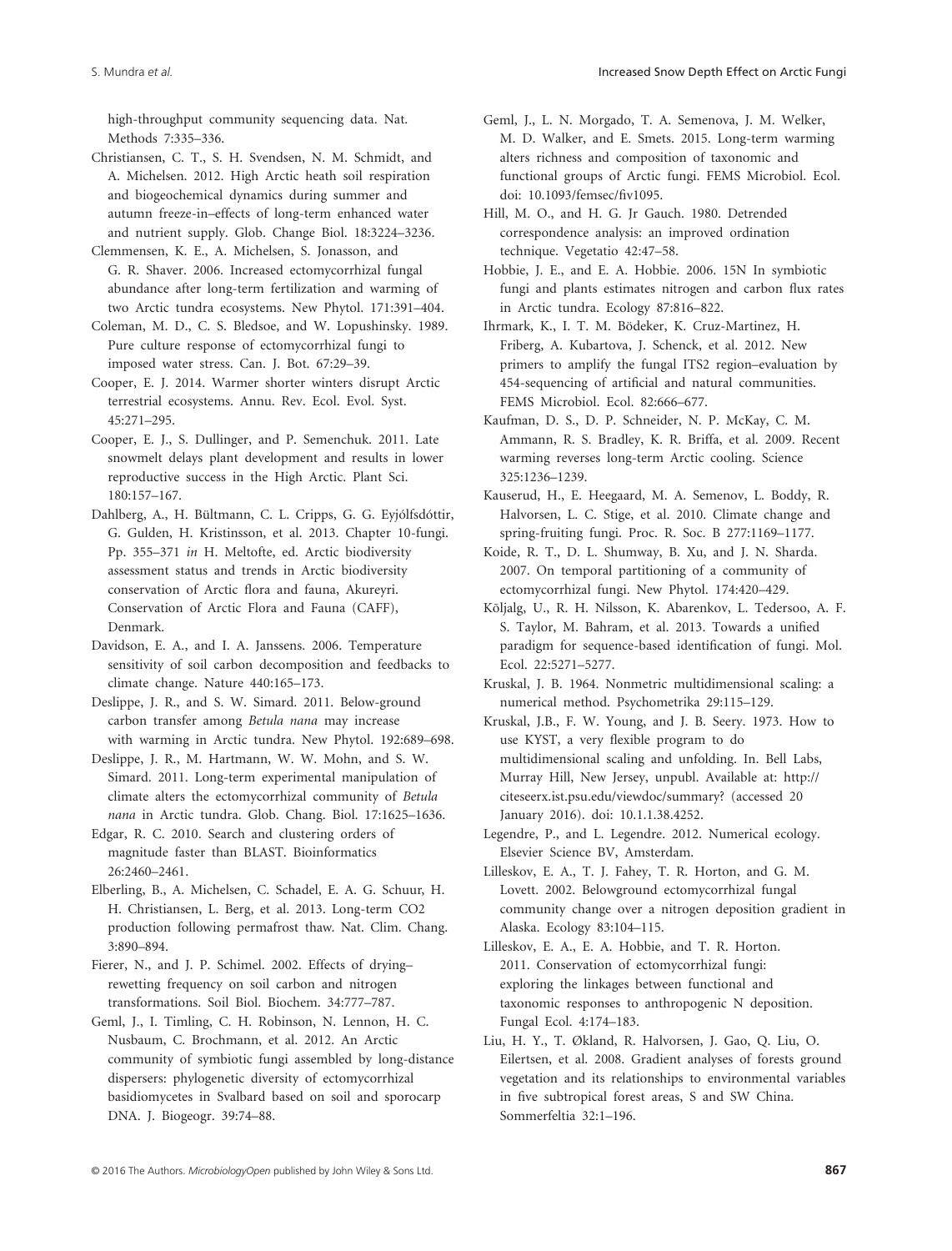Ludley, K. E., and C. H. Robinson. 2008. 'Decomposer' Basidiomycota in Arctic and Antarctic ecosystems. Soil Biol. Biochem. 40:11–29.

Marschner, P. 2012. Mineral nutrition of higher plants, 3rd ed. Academic Press, San Diego.

Morgado, L. N., T. A. Semenova, J. M. Welker, M. D. Walker, E. Smets, and J. Geml. 2014. Summer temperature increase has distinct effects on the ectomycorrhizal fungal communities of moist tussock and dry tundra in Arctic Alaska. Glob. Chang. Biol. 21:959–972.

Morgado, L.N., T. A. Semenova, J. M. Welker, M. D. Walker, E. Smets, and J. Geml. 2016. Long-term increase in snow depth leads to compositional changes in Arctic ectomycorrhizal fungal communities. Glob. Chang. Biol. doi: [10.1111/gcb.13294.](http://dx.doi.org/10.1111/gcb.13294)

Morgner, E., B. Elberling, D. Strebel, and E. J. Cooper. 2010. The importance of winter in annual ecosystem respiration in the High Arctic: effects of snow depth in two vegetation types. Polar Res. 29:58–74.

Moritz, R. E., C. M. Bitz, and E. J. Steig. 2002. Dynamics of recent climate change in the Arctic. Science 297:1497–1502.

Mundra, S., M. Bahram, L. Tedersoo, H. Kauserud, R. Halvorsen, and P. B. Eidesen. 2015a. Temporal variation of *Bistorta vivipara*-associated ectomycorrhizal fungal communities in the High Arctic. Mol. Ecol. 24:6289–6302.

Mundra, S., R. Halvorsen, H. Kauserud, E. Müller, U. Vik, and P. B. Eidesen. 2015b. Arctic fungal communities associated with roots of *Bistorta vivipara* do not respond to the same fine-scale edaphic gradients as the aboveground vegetation. New Phytol. 205:1587–1597.

Nakamura, K., T. Oshima, T. Morimoto, S. Ikeda, H. Yoshikawa, Y. Shiwa, et al. 2011. Sequence-specific error profile of Illumina sequencers. Nucleic Acids Res. 39:e90.

Nguyen, N. H., D. Smith, K. Peay, and P. Kennedy. 2014. Parsing ecological signal from noise in next generation amplicon sequencing. New Phytol. 205:1389–1393.

Økland, R. H. 1990. Vegetation ecology: theory, methods and application with reference to Fennoscandia. Nord. J. Bot. 11:458–458.

Økland, R. H. 1996. Are ordination and constrained ordination alternative or complementary strategies in general ecological studies? J. Veg. Sci. 7:289–292.

Økland, R. H., T. Økland, and K. Rydgren. 2001. Vegetation-environment relationships of boreal spruce swamp forests in Østmarka nature reserve, SE Norway. Sommerfeltia 29:1–190.

Oksanen, J., F. G. Blanchet, R. Kindt, P. Legendre, P. R. Minchin, R. B. O'Hara, et al. 2013. Vegan: community ecology package. R package version 2.0-7. Available at: <http://CRAN.R-project.org/package=vegan> (accessed 24 December 2014).

Peers, M. J. L., D. H. Thornton, and D. L. Murray. 2012. Reconsidering the specialist-generalist paradigm in niche breadth dynamics: resource gradient selection by canada lynx and bobcat. PLoS One 7:e51488.

Peterson, R. L., H. B. Massicotte, and L. H. Melville. 2004. Mycorrhizas: anatomy and cell biology. NRC Research Press, Ottawa, Canada.

R Core Development Team. 2014. R: a language and environment for statistical computing. Available at: [http://](http://www.R-project.org) [www.R-project.org](http://www.R-project.org) (accessed 10 November 2014).

Reverchon, F., P. María del Ortega-Larrocea, and J. Pérez-Moreno. 2010. Saprophytic fungal communities change in diversity and species composition across a volcanic soil chronosequence at Sierra del Chichinautzin, Mexico. Ann. Microbiol. 60:217–226.

Schimel, J. P., C. Bilbrough, and J. A. Welker. 2004. Increased snow depth affects microbial activity and nitrogen mineralization in two Arctic tundra communities. Soil Biol. Biochem. 36:217–227.

Semenchuk, P. R., B. Elberling, and E. J. Cooper. 2013. Snow cover and extreme winter warming events control flower abundance of some, but not all species in high Arctic Svalbard. Ecol. Evol. 3:2586–2599.

Semenchuk, P. R., B. Elberling, C. Amtorp, J. Winkler, S. Rumpf, A. Michelsen, et al. 2015. Deeper snow alters soil nutrient availability and leaf nutrient status in high Arctic tundra. Biogeochemistry 124:81–94.

Semenova, T. A., L. N. Morgado, J. M. Welker, M. D. Walker, E. Smets, and J. Geml. 2014. Long-term experimental warming alters community composition of ascomycetes in Alaskan moist and dry Arctic tundra. Mol. Ecol. 24:424–437.

Setälä, H., and M. McLean. 2004. Decomposition rate of organic substrates in relation to the species diversity of soil saprophytic fungi. Oecologia 139:98–107.

Smith, S. E., and D. J. Read. 2010. Mycorrhizal symbiosis, 3rd ed.. Academic Press, London.

van Son, T. C., and R. Halvorsen. 2014. Multiple parallel ordinations: the importance of choice of ordination method and weighting of species abundance data. Sommerfeltia 37:1–37.

Sturm, M., and C. S. Benson. 1997. Vapor transport, grain growth and depth-hoar development in the subarctic snow. J. Glaciol. 43:42–59.

Talbot, J. M., T. D. Bruns, D. P. Smith, S. Branco, S. I. Glassman, S. Erlandson, et al. 2013. Independent roles of ectomycorrhizal and saprotrophic communities in soil organic matter decomposition. Soil Biol. Biochem. 57:282–291.

Talbot, J. M., T. D. Bruns, J. W. Taylor, D. P. Smith, S. Branco, S. I. Glassman, et al. 2014. Endemism and functional convergence across the North American soil mycobiome. Proc. Natl. Acad. Sci. 111:6341–6346.